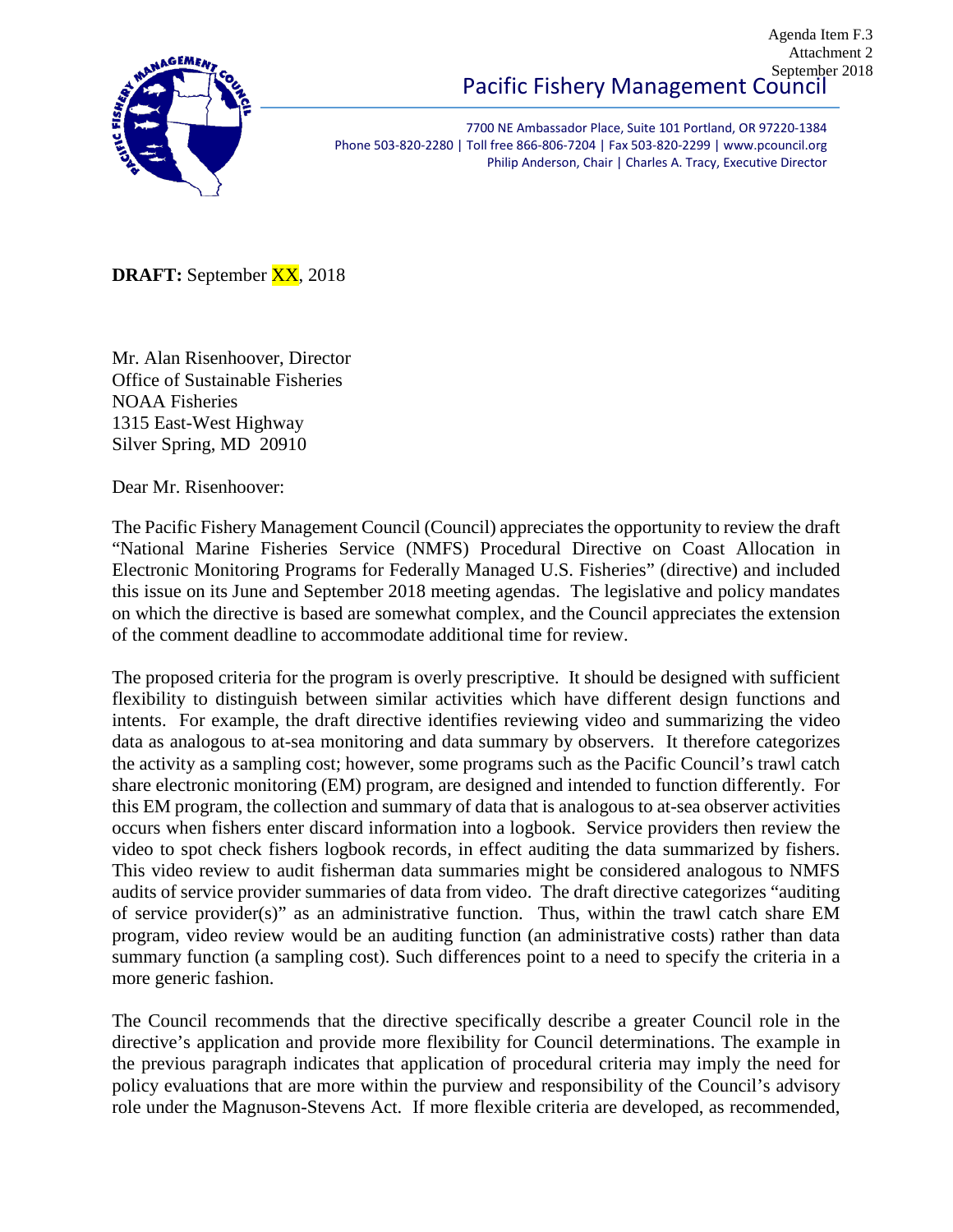interpreting the function and intent of specific program elements would become a more important Council function. Additionally, there are a number of places where the draft directive requires the determination of appropriateness of a particular activity, implying a NMFS policy evaluation which may benefit from Council advice.

Another area where the Council found need for discretion in applying the directive is in the use of EM to augment or replace NMFS scientific observers. For example, in the groundfish open access or state managed pink shrimp fisheries. The draft directive guidance states that where EM programs "are initiated by a Council, for example, to provide greater operational flexibility to industry participants or an exemption from otherwise applicable requirements, industry will be responsible for the sampling costs." However, application of this criteria may not be that straight forward. Development of EM for a specific fishery may be supported by NMFS within the Council process because EM may be more cost effective or more appropriate on small vessels where space constraints raise safety and operational issues. This could allow an increase in at-sea coverage. Where there is a combination of benefits to management and the fishery, what proportion of the costs would be borne by industry?

In relation to these policy choices, the Council also notes that the draft directive appears inconsistent in its specification of situations where industry payment of costs is required and where NMFS has discretionary authority. It states industry payment of EM costs is required for cost recovery under limited access privilege programs (LAPPs) but also that "In such fisheries [LAPPs], NOAA Fisheries *may* collect fees from industry to pay for administrative costs, sampling costs, or both, as consistent with statutory and regulatory requirements" (emphasis added). This uncertainty is amplified by the page five table of "Cost Responsibility Options," which does not include indications of the criteria for applying the options or the circumstances in which an option is available.

The Council also believes the context for the draft directive is not sufficiently broad in scope. The adopted policy directive and this draft procedural directive acknowledge that "fishery-dependent data collection programs often include a combination of data collection methods in addition to EM." However, the draft directive defers the development of cost allocation frameworks for these other methods until a later time. At the same time, the draft directive acknowledges the close linkage between policy development across these methodologies when it uses one methodology to justify cost classifications for another methodology (e.g., identification of elements that are analogous between electronic monitoring and observers, as described above). The Council recommends that a more holistic look at vessel monitoring would be appropriate for the procedural directive (look at EM within the context of the entire network of fishery dependent data collection systems). This would help facilitate the equitable application of policies across regions and across monitoring methodologies (e.g. EM and human observers).

Again, the Council appreciates NMFS delay of the comment deadline until October 1 to allow the development of additional comments on the current draft. Generally, the Council requests comment time frames on documents such as this be of sufficient length to include two Council meetings, including the lead time necessary to put matters on the Council agenda. This will be particularly important for the upcoming procedural directive on EM data storage.